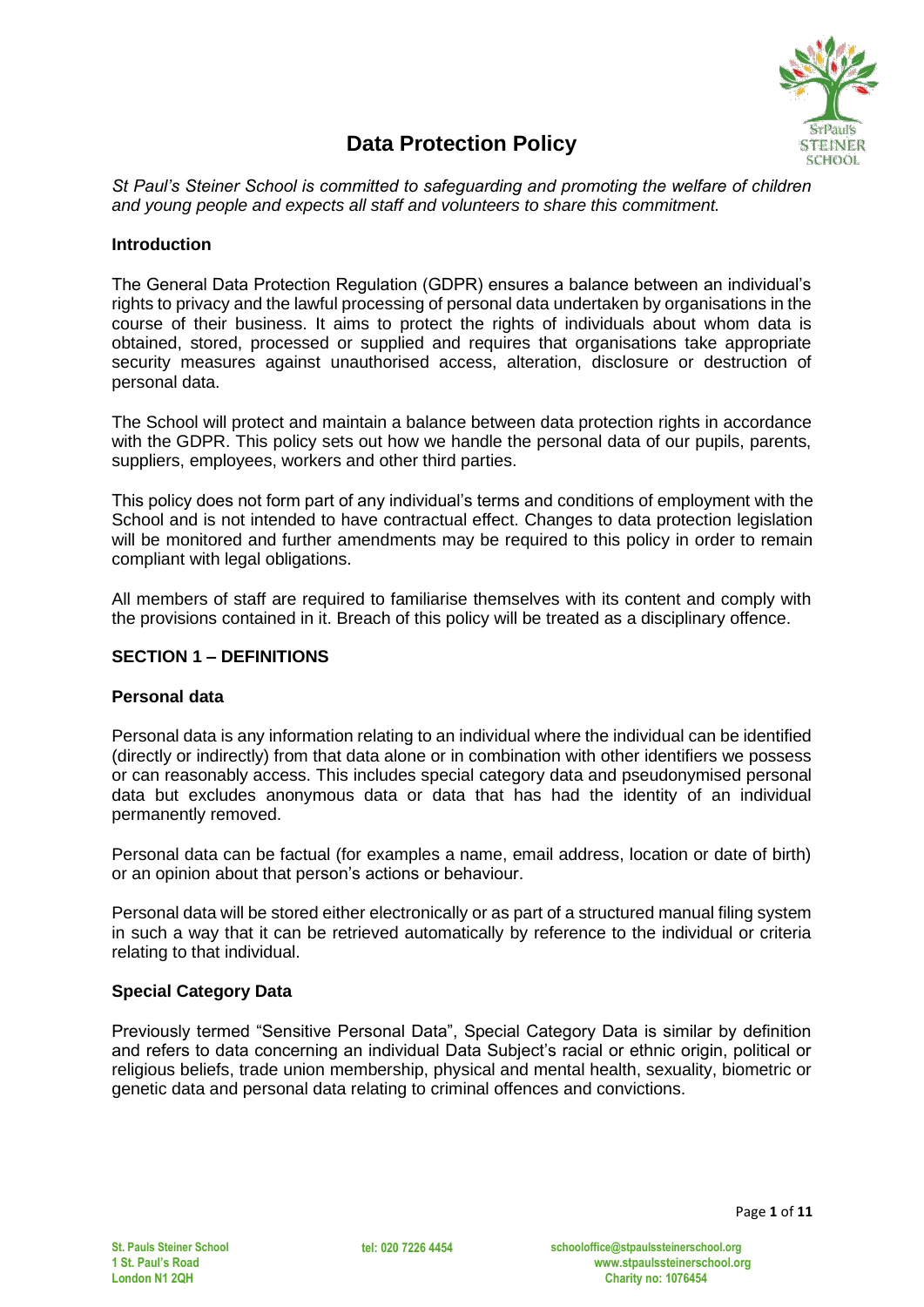# **Data Subject**

An individual about whom such information is stored is known as the Data Subject. It includes but is not limited to employees.

## **Data Controller**

The organisation storing and controlling such information (i.e. the School) is referred to as the Data Controller.

## **Processing**

Processing data involves any activity that involves the use of personal data. This includes but is not limited to: obtaining, recording or holding data or carrying out any operation or set of operations on that data such as organisation, amending, retrieving using, disclosing, erasing or destroying it. Processing also includes transmitting or transferring personal data to third parties.

### **Automated Processing**

Any form of automated processing of personal data consisting of the use of personal data to evaluate certain personal aspects relating to an individual, in particular to analyse or predict aspects concerning that individual's performance at work, economic situation, health, personal preferences, interests, reliability, behaviour, location or movements.

An example of automated processing includes profiling and automated decision making. Automatic decision making is when a decision is made which is based solely on automated processing which produces legal effects or significantly affects an individual. Automated decision making is prohibited except in exceptional circumstances.

#### **Data Protection Impact Assessment (DPIA)**

DPIAs are a tool used to identify risks in data processing activities with a view to reducing them.

## **Criminal Records Information**

This refers to personal information relating to criminal convictions and offences, allegations, proceedings, and related security measures.

## **SECTION 2 - WHEN CAN THE SCHOOL PROCESS PERSONAL DATA**

#### **Data Protection Principles**

The School are responsible for and adhere to the principles relating to the processing of personal data as set out in the GDPR.

The principles the School must adhere to are: -

- (1) Personal data must be processed lawfully, fairly and in a transparent manner;
- (2) Personal data must be collected only for specified, explicit and legitimate purposes;
- (3) Personal data must be adequate, relevant and limited to what is necessary in relation to the purposes for which it is processed;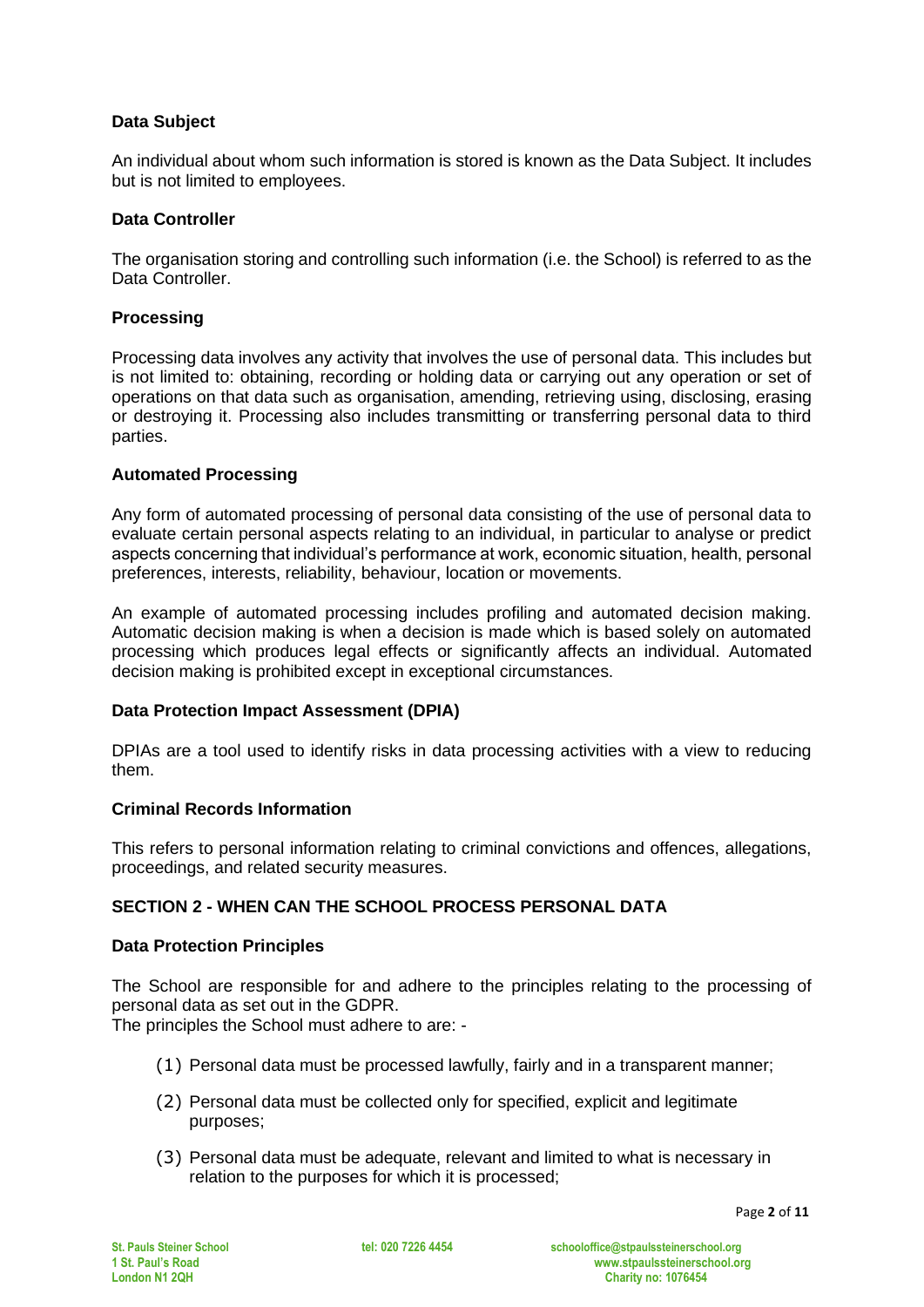- (4) Personal data must be accurate and, where necessary, kept up to date;
- (5) Personal data must not be kept in a form which permits identification of data subjects for longer than is necessary for the purposes for which the data is processed; and
- (6) Personal data must be processed in a manner that ensures its security using appropriate technical and organisational measures to protect against unauthorised or unlawful processing and against accidental loss, destruction or damage.

Further details on each of the above principles are set out below.

### **Principle 1: Personal data must be processed lawfully, fairly and in a transparent manner**

The School only collect, process and share personal data fairly and lawfully and for specified purposes. The School must have a specified purpose for processing personal data and special category of data as set out in the GDPR.

Before the processing starts for the first time we will review the purposes of the particular processing activity and select the most appropriate lawful basis for that processing. We will then regularly review those purposes whilst processing continues in order to satisfy ourselves that the processing is necessary for the purpose of the relevant lawful basis (i.e. that there is no other reasonable way to achieve that purpose).

## **Personal Data**

The School may only process a data subject's personal data if one of the following fair processing conditions is met: -

- The data subject has given their consent:
- The processing is necessary for the performance of a contract with the data subject or for taking steps at their request to enter into a contract:
- To protect the data subject's vital interests;
- To meet our legal compliance obligations (other than a contractual obligation);
- To perform a task in the public interest or in order to carry out official functions as authorised by law;
- For the purposes of the School's legitimate interests where authorised in accordance with data protection legislation. This is provided that it would not prejudice the rights and freedoms or legitimate interests of the data subject.

#### **Special Category Data**

The School may only process special category data if they are entitled to process personal data (using one of the fair processing conditions above) AND one of the following conditions are met: -

- The data subject has given their explicit consent;
- The processing is necessary for the purposes of exercising or performing any right or obligation which is conferred or imposed on the School in the field of employment law, social security law or social protection law. This may include, but is not limited to, dealing with sickness absence, dealing with disability and making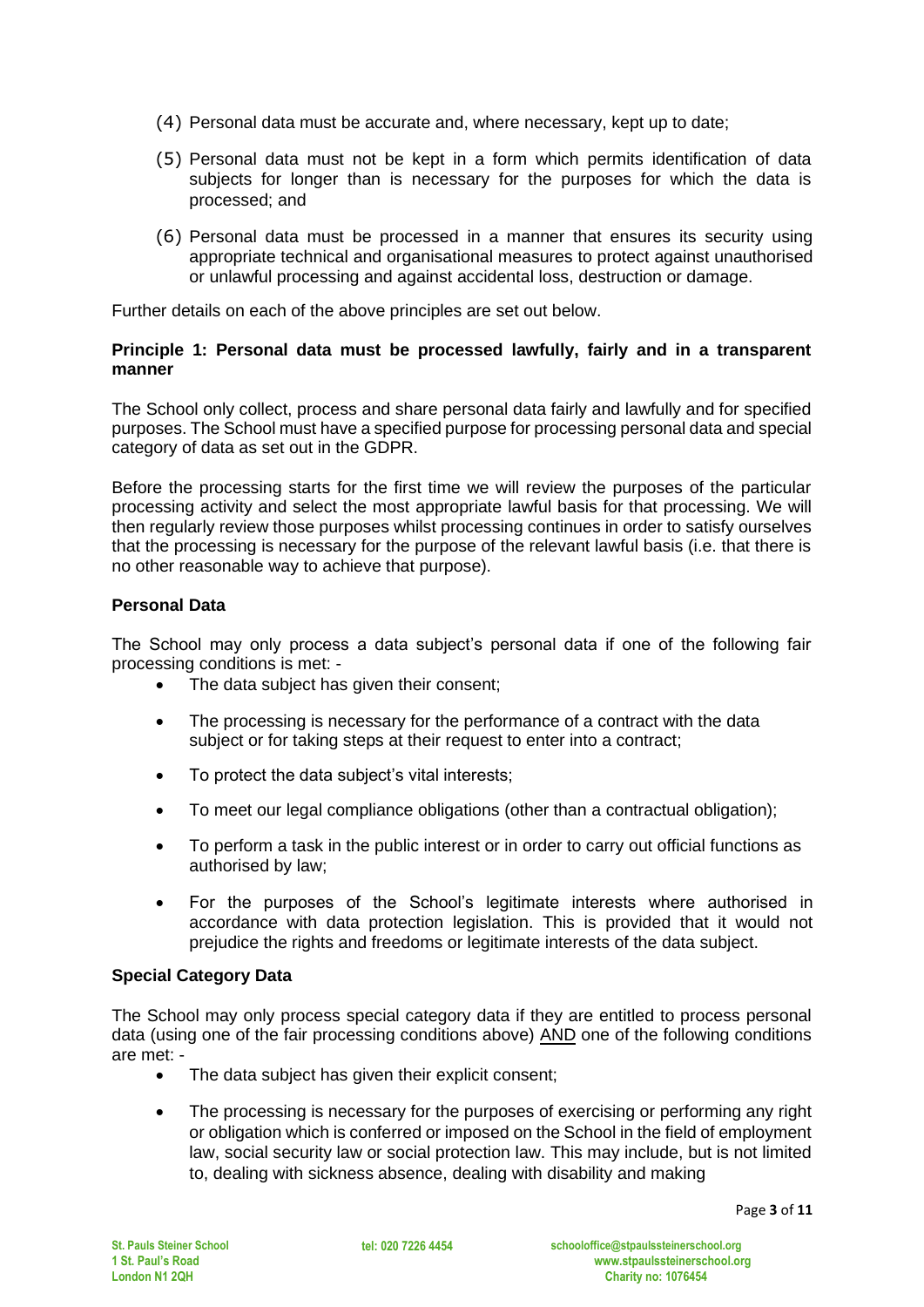adjustments for the same, arranging private health care insurance and providing contractual sick pay;

- To protect the data subject's vital interests;
- To meet our legal compliance obligations (other than a contractual obligation);
- Where the data has been made public by the data subject;
- To perform a task in the substantial public interest or in order to carry out official functions as authorised by law;
- Where it is necessary for the purposes of preventive or occupational medicine, for the assessment of the working capacity of the employee, medical diagnosis, the provision of health or social care or treatment or the management of health or social care systems and services;
- Where it is necessary for reasons of public interest in the area of public health;
- The processing in necessary for archiving, statistical or research purposes.

The School identifies and documents the legal grounds being relied upon for each processing activity.

## **Consent**

Where the School relies on consent as a fair condition for processing (as set out above), it will adhere to the requirements set out in the GDPR.

Consent must be freely given, specific, informed and be an unambiguous indication of the data subject's wishes by which they signify agreement to the processing of personal data relating to them. Explicit consent requires a very clear and specific statement to be relied upon (i.e. more than just mere action is required).

A data subject will have consented to processing of their personal data if they indicate agreement clearly either by a statement or positive action to the processing. Consent requires affirmative action so silence, pre-ticked boxes or inactivity will not amount to valid consent.

Data subjects must be easily able to withdraw consent to processing at any time and withdrawal must be promptly honoured.

If explicit consent is required, the School will normally seek another legal basis to process that data. However if explicit consent is required the data subject will be provided with full information in order to provide explicit consent.

The School will keep records of consents obtained in order to demonstrate compliance with consent requirements under the GDPR.

### **Principle 2: Personal data must be collected only for specified, explicit and legitimate purposes**

Personal data will not be processed in any matter that is incompatible with the legitimate purposes.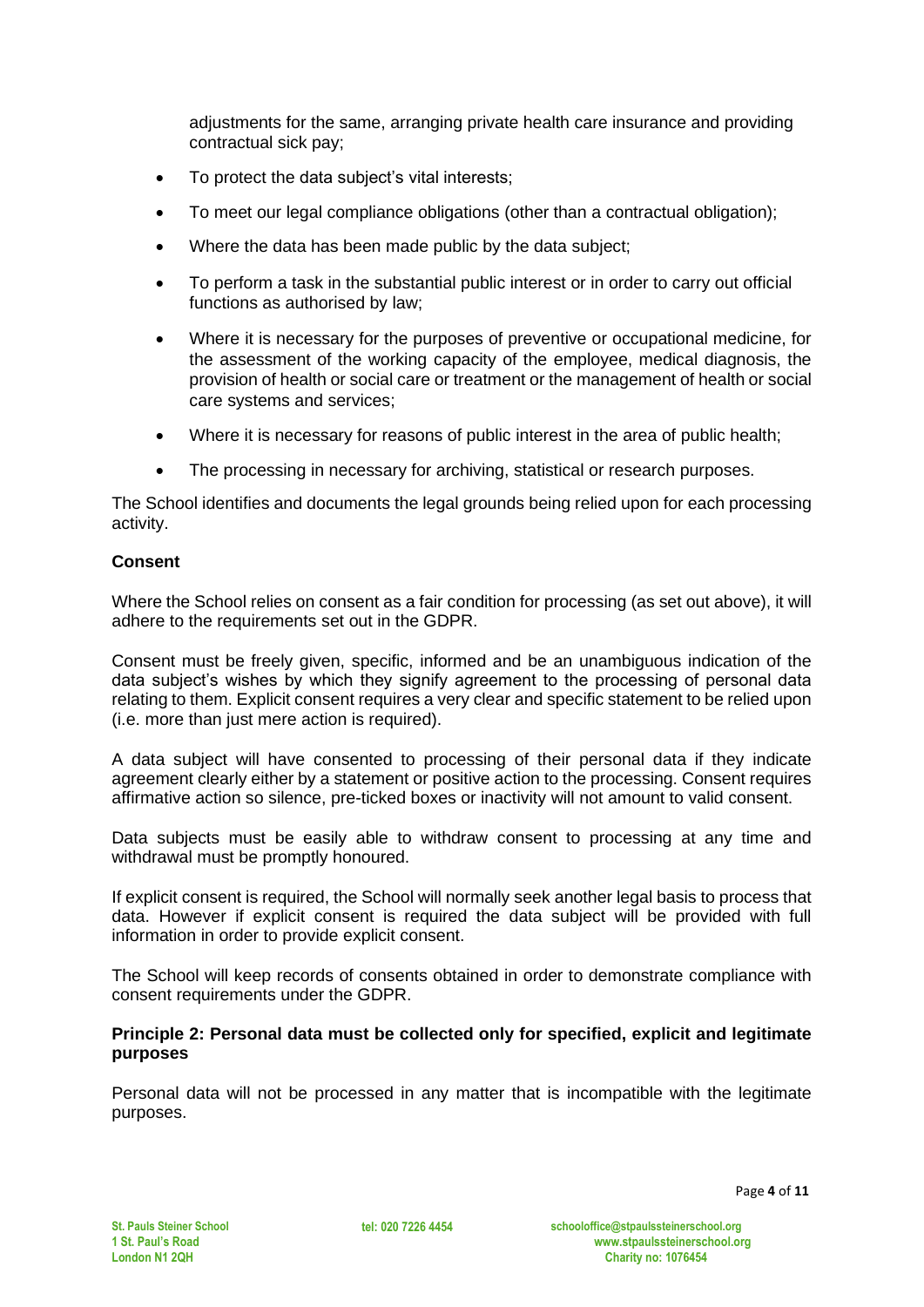The School will not use personal data for new, different or incompatible purposes from that disclosed when it was first obtained unless we have informed the data subject of the new purpose (and they have consented where necessary).

## **Principle 3: Personal data must be adequate, relevant and limited to what is necessary in relation to the purposes for which it is processed**

The School will only process personal data when our obligations and duties require us to. We will not collect excessive data and ensure any personal data collected is adequate and relevant for the intended purposes.

When personal data is no longer needed for specified purposes, the School shall delete or anonymise the data.

### **Principle 4: Personal data must be accurate and, where necessary, kept up to date**

The School will endeavour to correct or delete any inaccurate data being processed by checking the accuracy of the personal data at the point of collection and at regular intervals afterwards. We will take all reasonable steps to destroy or amend inaccurate or out of date personal data.

Data subjects also have an obligation to ensure that their data is accurate, complete, up to date and relevant. Data subjects have the right to request rectification to incomplete or inaccurate data held by the School.

#### **Principle 5: Personal data must not be kept in a form which permits identification of data subjects for longer than is necessary for the purposes for which the data is processed**

Legitimate purposes for which the data is being processed may include satisfying legal, accounting or reporting requirements. The School will ensure that they adhere to legal timeframes for retaining data.

We will take reasonable steps to destroy or erase from our systems all personal data that we no longer require. We will also ensure that data subjects are informed of the period for which data is stored and how that period is determined in our privacy notices.

Please refer to the School's Retention Policy for further details about how the School retains and removes data.

#### **Principle 6: Personal data must be processed in a manner that ensures its security using appropriate technical and organisational measures to protect against unauthorised or unlawful processing and against accidental loss, destruction or damage**

In order to assure the protection of all data being processed, the School will develop, implement and maintain reasonable safeguard and security measures. This includes using measures such as: -

- Encryption:
- Pseudonymisation (this is where the School replaces information that directly or indirectly identifies an individual with one or more artificial identifiers or pseudonyms so that the person to whom the data relates cannot be identified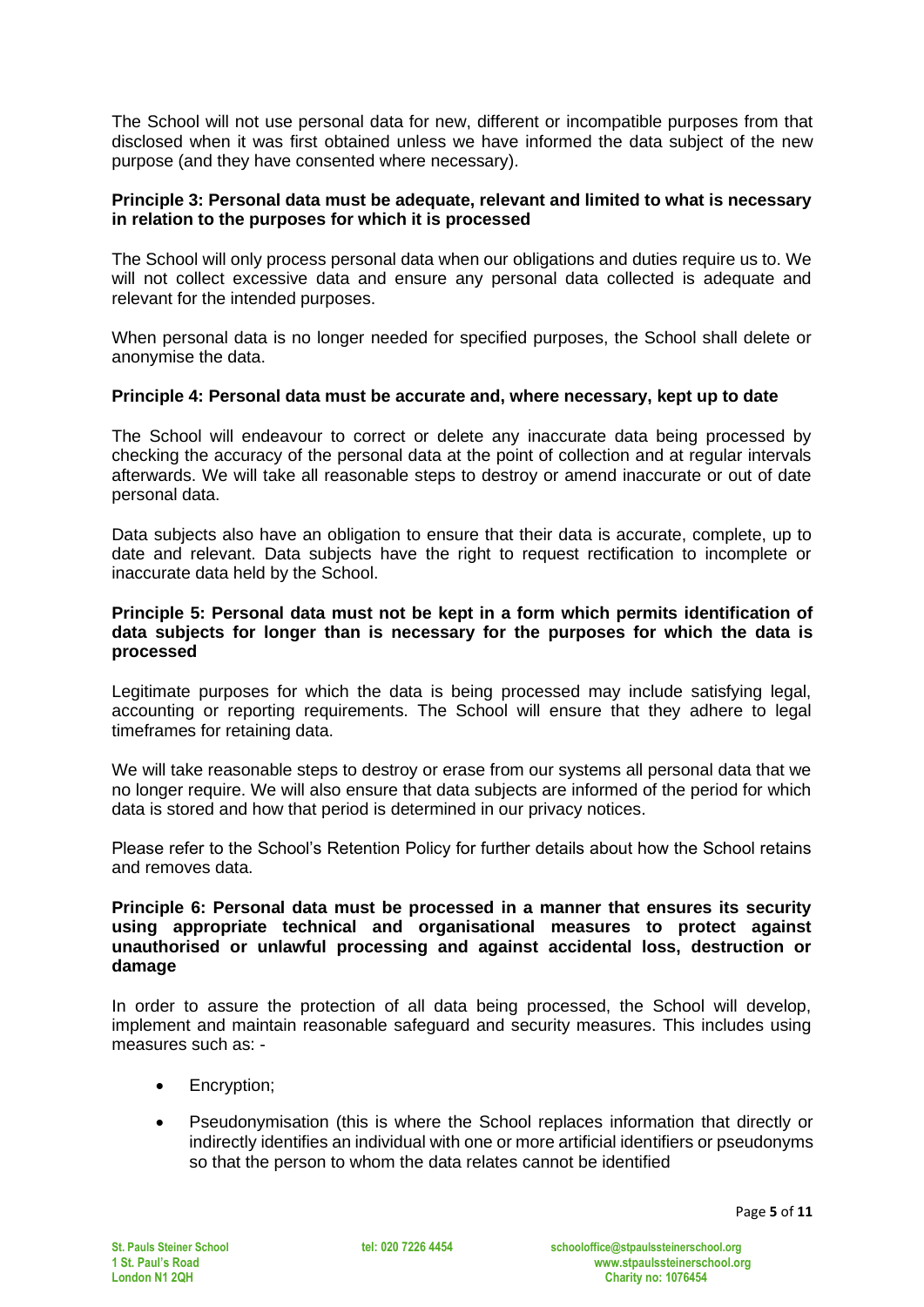without the use of additional information which is meant to be kept separately and secure);

- Ensuring authorised access (i.e. that only people who have a need to know the personal data are authorised to access it);
- Adhering to confidentiality principles;
- Ensuring personal data is accurate and suitable for the process for which it is processed.

The School follow procedures and technologies to ensure security and will regularly evaluate and test the effectiveness of those safeguards to ensure security in processing personal data.

The School will only transfer personal data to third party service providers who agree to comply with the required policies and procedures and agree to put adequate measures in place.

## **Sharing Personal Data**

The School will generally not share personal data with third parties unless certain safeguards and contractual arrangements have been put in place. These include if the third party: -

- Has a need to know the information for the purposes of providing the contracted services;
- Sharing the personal data complies with the privacy notice that has been provided to the data subject and, if required, the data subject's consent has been obtained;
- The third party has agreed to comply with the required data security standards, policies and procedures and put adequate security measures in place;
- The transfer complies with any applicable cross border transfer restrictions; and
- A fully executed written contract that contains GDPR approved third party clauses has been obtained.

There may be circumstances where the School is required either by law or in the best interests of our pupils, parents or staff to pass information onto external authorities, for example, the local authority, Ofsted or the department of health. These authorities are up to date with data protection law and have their own policies relating to the protection of any data that they receive or collect.

The intention to share data relating to individuals to an organisation outside of our School shall be clearly defined within written notifications and details and basis for sharing that data given.

## **Transfer of Data Outside the European Economic Area (EEA)**

The GDPR restricts data transfers to countries outside the EEA in order to ensure that the level of data protection afforded to individuals by the GDPR is not undermined.

The School will not transfer data to another country outside of the EEA without appropriate safeguards being in place and in compliance with the GDPR. All staff must comply with the School's guidelines on transferring data outside of the EEA. For the avoidance of doubt, a

Page **6** of **11**

**St. Pauls Steiner School 1 St. Paul's Road London N1 2QH**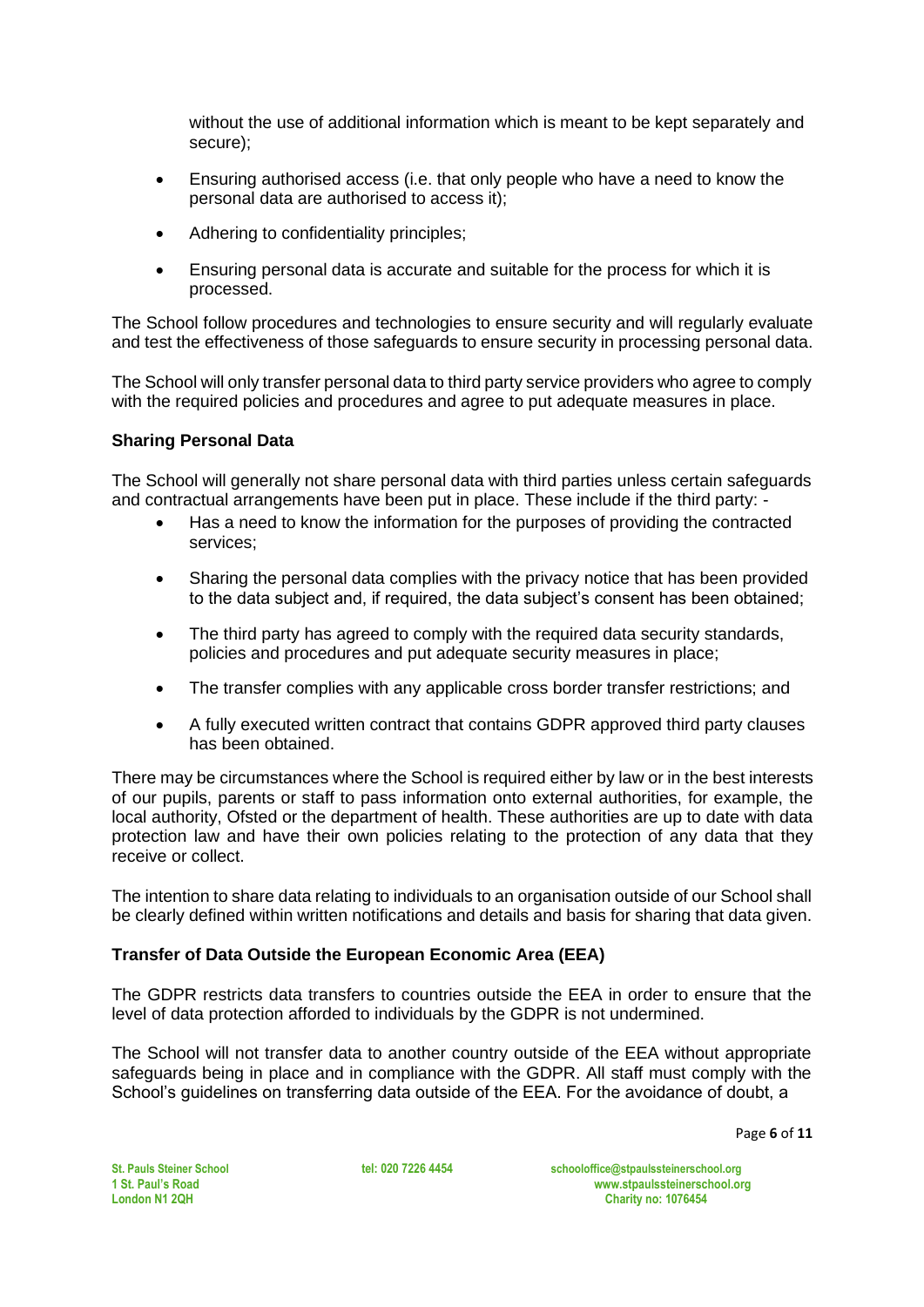transfer of data to another country can occur when you transmit, send, view or access that data in that particular country.

# **SECTION 3 - DATA SUBJECT'S RIGHTS AND REQUESTS**

Personal data must be made available to data subjects as set out within this policy and data subjects must be allowed to exercise certain rights in relation to their personal data. The rights data subjects have in relation to how the School handle their personal data are set out below: -

- (a) (Where consent is relied upon as a condition of processing) To withdraw consent to processing at any time;
- (b) Receive certain information about the School's processing activities;
- (c) Request access to their personal data that we hold;
- (d) Prevent our use of their personal data for marketing purposes;
- (e) Ask us to erase personal data if it is no longer necessary in relation to the purposes for which it was collected or processed or to rectify inaccurate data or to complete incomplete data;
- (f) Restrict processing in specific circumstances;
- (g) Challenge processing which has been justified on the basis of our legitimate interests or in the public interest;
- (h) Request a copy of an agreement under which personal data is transferred outside of the EEA;
- (i) Object to decisions based solely on automated processing;
- (j) Prevent processing that is likely to cause damage or distress to the data subject or anyone else;
- (k) Be notified of a personal data breach which is likely to result in high risk to their rights and freedoms;
- (l) Make a complaint to the supervisory authority; and
- (m) In limited circumstances, receive or ask for their personal data to be transferred to a third party in a structured, commonly used and machine readable format.

If any request is made to exercise the rights above, it is a requirement for the relevant staff member within the School to verify the identity of the individual making the request.

#### **Subject Access Requests**

A Data Subject has the right to be informed by the School of the following: -

- (a) Confirmation that their data is being processed;
- (b) Access to their personal data;
- (c) A description of the information that is being processed;
- (d) The purpose for which the information is being processed;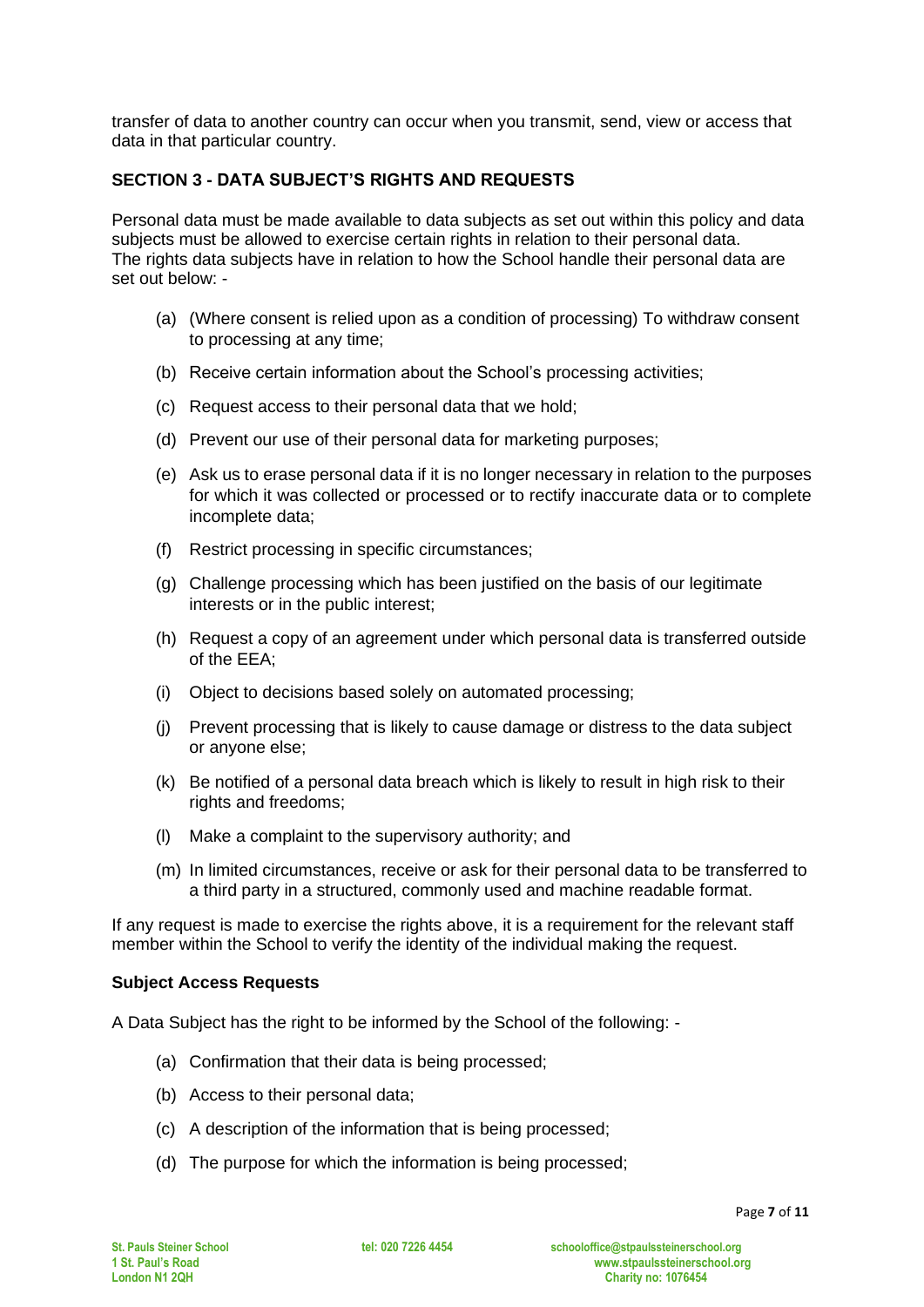- (e) The recipients/class of recipients to whom that information is or may be disclosed;
- (f) Details of the School's sources of information obtained;
- (g) In relation to any Personal Data processed for the purposes of evaluating matters in relation to the Data Subject that has constituted or is likely to constitute the sole basis for any decision significantly affecting him or her, to be informed of the logic of the Data Controller's decision making. Such data may include, but is not limited to, performance at work, creditworthiness, reliability and conduct.
- (h) Other supplementary information

Any Data Subject who wishes to obtain the above information must notify the School in writing of his or her request. This is known as a Data Subject Access Request. The request should in the first instance be sent to the Administration Manager.

## **Direct Marketing**

The School are subject to certain rules and privacy laws when marketing. For example a data subject's prior consent will be required for electronic direct marketing (for example, by email, text or automated calls).

The School will explicitly offer individuals the opportunity to object to direct marketing and will do so in an intelligible format, which is clear for the individual to understand. The School will promptly respond to any individual objection to direct marketing.

## **Employee Obligations**

Employees may have access to the personal data of other members of staff, suppliers, parents or pupils of the School in the course of their employment or engagement. If so, the School expects those employees to help meet the School's data protection obligations to those individuals. Specifically, you must: -

- Only access the personal data that you have authority to access, and only for authorised purposes;
- Only allow others to access personal data if they have appropriate authorisation;
- Keep personal data secure (for example by complying with rules on access to school premises, computer access, password protection and secure file storage and destruction);
- Not to remove personal data or devices containing personal data from the School premises unless appropriate security measures are in place (such as Pseudonymisation, encryption, password protection) to secure the information;
- Not to store personal information on local drives.

# **SECTION 4 – ACCOUNTABILITY**

The School will ensure compliance with data protection principles by implementing appropriate technical and organisational measures. We are responsible for and demonstrate accountability with the GDPR principles.

The School have taken the following steps to ensure and document GDPR compliance: -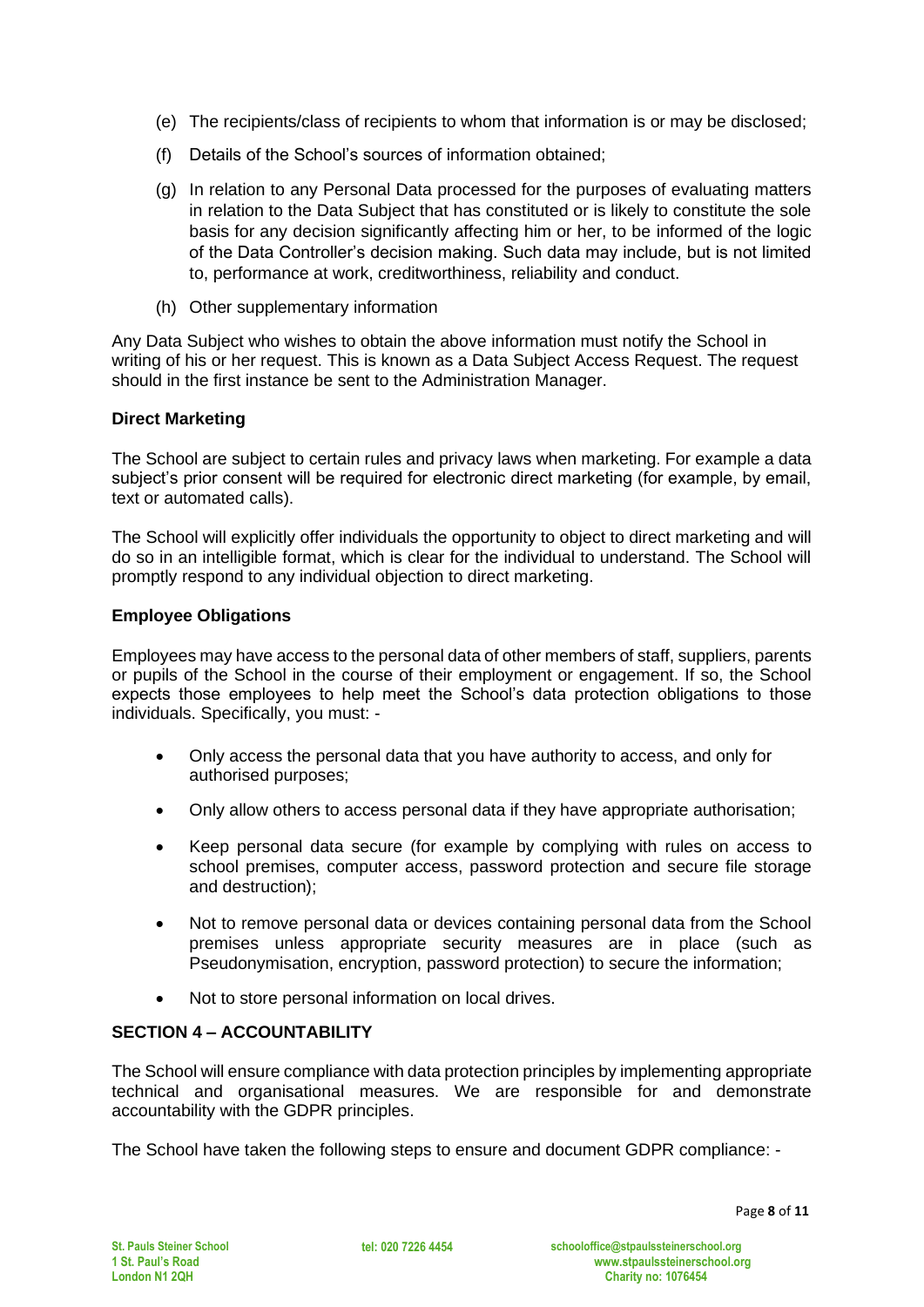# **Data Protection Officer (DPO)**

Please find below details of the School's Data Protection Officer: -

Data Protection Officer: Craig Stilwell Address: Judicium Consulting Ltd, 72 Cannon Street, London, EC4N 6AE Email: [dataservices@judicium.com](mailto:dataservices@judicium.com) Telephone: 0203 326 9174

The DPO is responsible for overseeing this data protection policy and developing data-related policies and guidelines.

Please contact the DPO with any questions about the operation of this Data Protection Policy or the GDPR or if you have any concerns that this policy is not being or has not been followed. In particular, you must always contact the DPO in the following circumstances: -

- (a) If you are unsure of the lawful basis being relied on by the School to process personal data;
- (b) If you need to rely on consent as a fair reason for processing (please see below the section on consent for further detail);
- (c) If you need to draft privacy notices or fair processing notices;
- (d) If you are unsure about the retention periods for the personal data being processed (but would refer you to the School's Retention policy in the first instance);
- (e) If you are unsure about what security measures need to be put in place to protect personal data;
- (f) If there has been a personal data breach (and would refer you to the procedure set out in the School's breach policy);
- (g) If you are unsure on what basis to transfer personal data outside the EEA;
- (h) If you need any assistance dealing with any rights invoked by a data subject;
- (i) Whenever you are engaging in a significant new (or a change in) processing activity which is likely to require a data protection impact assessment or if you plan to use personal data for purposes other than what it was collected for;
- (j) If you plan to undertake any activities involving automated processing or automated decision making;
- (k) If you need help complying with applicable law when carrying out direct marketing activities;
- (l) If you need help with any contracts or other areas in relation to sharing personal data with third parties.

#### **Personal Data Breaches**

The GDPR requires the School to notify any applicable personal data breach to the Information Commissioner's Office (ICO).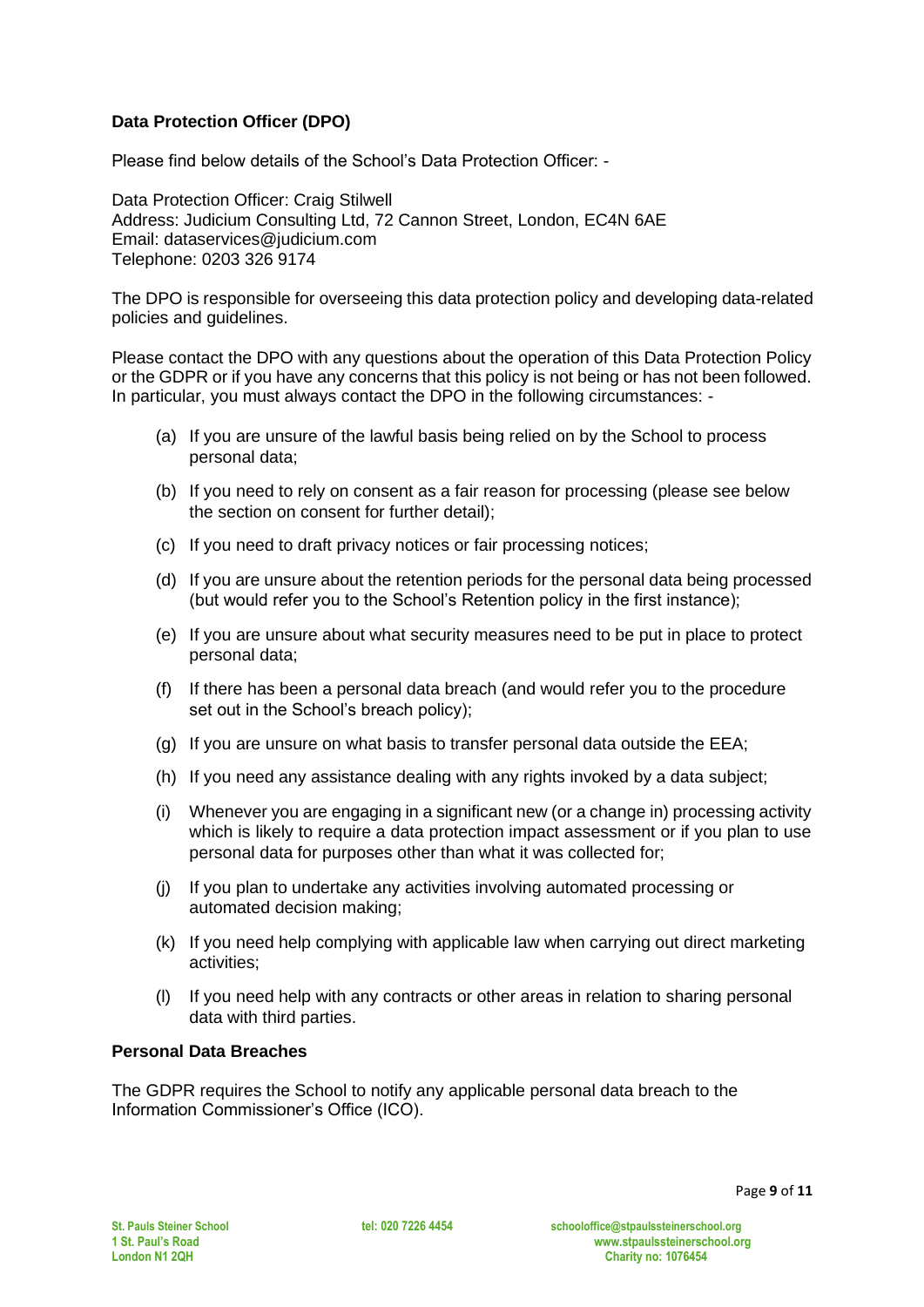We have put in place procedures to deal with any suspected personal data breach and will notify data subjects or any applicable regulator where we are legally required to do so.

If you know or suspect that a personal data breach has occurred, do not attempt to investigate the matter yourself. Immediately contact the person designated as the key point of contact for personal data breaches (who is the Administration Manager) or your DPO.

## **Transparency and Privacy Notices**

The School will provide detailed, specific information to data subjects. This information will be provided through the School's privacy notices which are concise, transparent, intelligible, easily accessible and in clear and plain language so that a data subject can easily understand them. Privacy notices sets out information for data subjects about how the School use their data and the School's privacy notices are tailored to suit the data subject.

Whenever we collect personal data directly from data subjects, including for human resources or employment purposes, we will provide the data subject with all the information required by the GDPR including the identity of the data protection officer, the School's contact details, how and why we will use, process, disclose, protect and retain personal data.

When personal data is collected indirectly (for example from a third party or publically available source), we will provide the data subject with the above information as soon as possible after receiving the data. The School will also confirm whether that third party has collected and processed data in accordance with the GDPR.

Notifications shall be in accordance with ICO guidance and, where relevant, be written in a form understandable by those defined as "children" under the GDPR

## **Privacy by Design**

The School adopts a privacy be design approach to data protection to ensure that we adhere to data compliance and to implement technical and organisational measures in an effective manner.

Privacy by design is an approach that promotes privacy and data protection compliance from the start. To help us achieve this, the School takes into account the nature and purposes of the processing, any cost of implementation and any risks to rights and freedoms of data subjects when implementing data processes.

#### **Data Protection Impact Assessments (DPIAs)**

In order to achieve a privacy by design approach, the School conduct DPIAs for any new technologies or programmes being used by the School which could affect the processing of personal data. In any event the School carries out DPIAs when required by the GDPR in the following circumstances: -

- For the use of new technologies (programs, systems or processes) or changing technologies;
- For the use of automated processing;
- For large scale processing of special category data;
- For large scale, systematic monitoring of a publicly accessible area (through the use of CCTV).